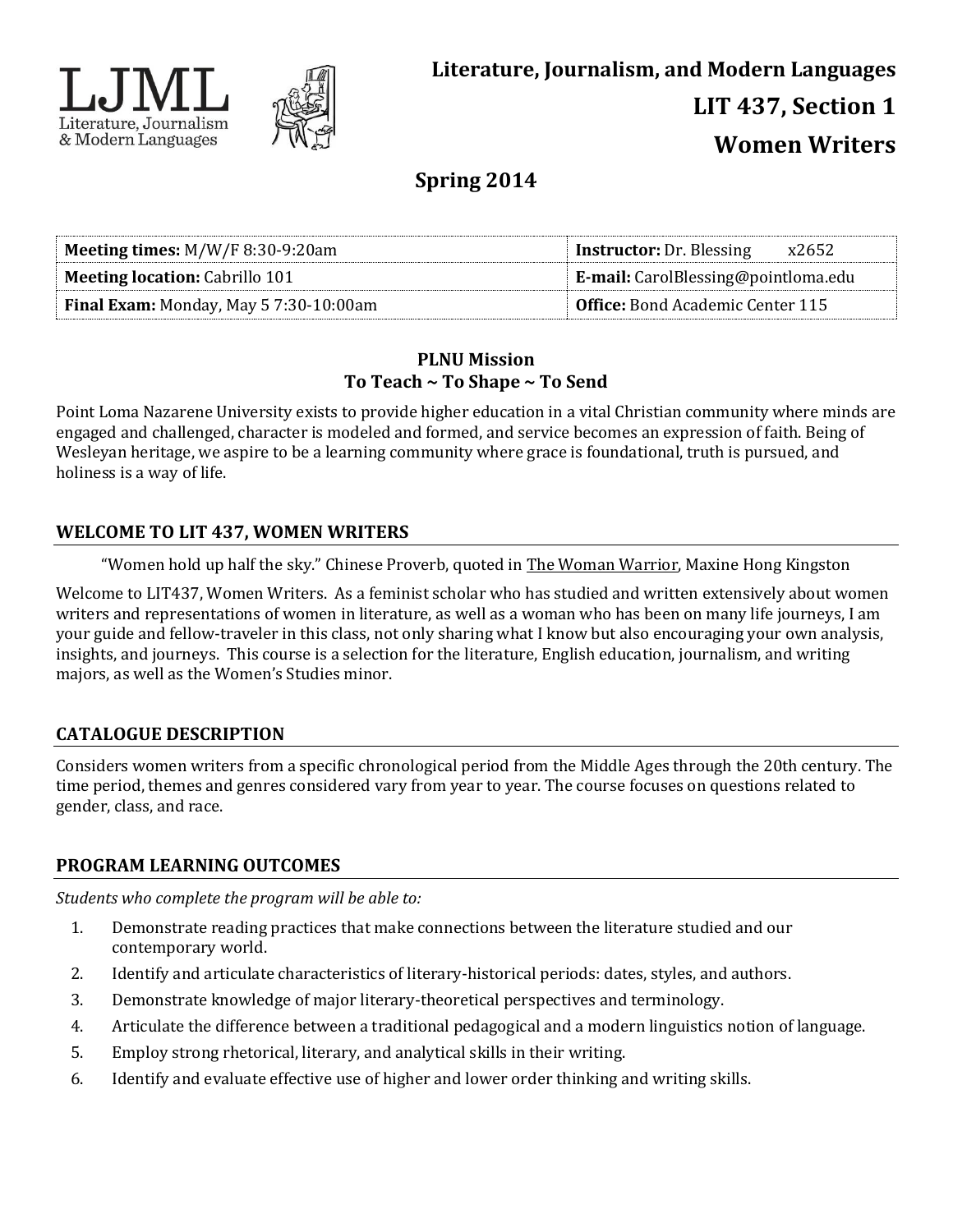### **CLASS LEARNING OUTCOMES**

*Students will be able to:*

- 1. Closely read (comprehension, analysis) and critically analyze (analysis) texts in their original languages and/or in translation.
- 2. Recall (knowledge), identify (knowledge), and use (application) fundamental concepts of literary study to read and discuss texts
	- a. Standard literary terminology
	- b. Modes/genres of literature
	- c. Elements of literary genres
	- d. Literary periods (dates, writers, characteristics, and important developments)
	- e. Contemporary critical approaches
	- f. Extra-literary research
- 3. Analyze (analysis) the social, cultural, ethnic, gendered, and/or historical contexts of the works and their authors, and connect (synthesis, evaluation) the texts with their own lives.
- 4. Create (synthesis, evaluation) detailed and informed textual analysis of literary works employing secondary sources and applying concepts of literary study and literary theory.

## **COURSE RATIONALE AND GOALS**

This class will focus primarily on the evolution of women's writing and the bildungsroman (coming of age story) as told by women writers, linking them to Virginia Woolf, who helped forge the way for women today to be able to write. We will be discussing the following topics throughout the course:

- How do these works use the themes of growth and journeys?
- How does feminist literary theory help us understand and analyze these works?
- Are these writers essentialist or constructivist in their views of the sexes?
- How and why does the subject matter of female bildungsroman differ from those about males?
- What do these women writers have to say about the importance of being able to tell their stories?
- What place in the literary canon do these works deserve?
- What do these works say about the authors and their worlds, and ultimately, what do they have to say to us?

### **REQUIRED TEXTS (in order by assignments)**

Woolf, Virginia. A Room of One's Own. Plath, Sylvia. The Bell Jar. Lamott, Anne. Travelling Mercies. Walls, Jeanette. The Glass Castle. Kingston, Maxine. The Woman Warrior. Walker, Alice. The Color Purple. Cisneros, Sandra. The House on Mango Street. Robinson, Marilyn. Housekeeping. Lahari, Jhumpa. The Interpreter of Maladies.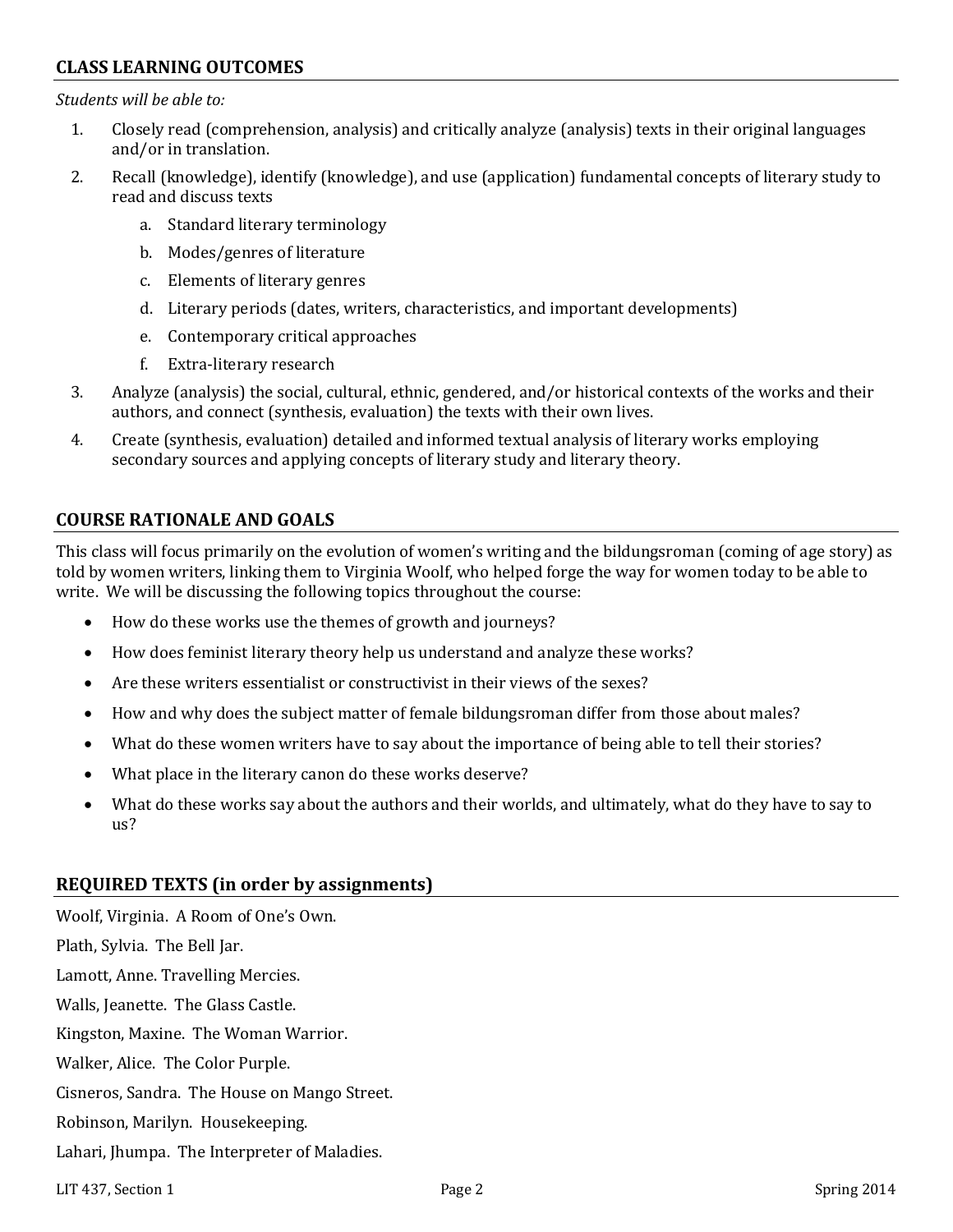#### **COURSE GROUND RULES**

- 1. This is an interactive course, rather than a lecture course. We will interact with the texts and with each other. Your attendance and participation are essential. Daily work is crucial, as well as a grounding in context and critical approaches, and is reflected by the heavily weighted proportion of the Reading Journal.
- 2. For each class meeting, you will be expected to have read the assigned material and written your journal entry if there was one due. You also need to turn in the term paper on time, as well as to take the exams at the time specified. No late work will be accepted, except in the case of medical emergencies.
- 3. Because the Literature, Journalism, and Modern Language department recognizes the power of language, all public language used in this course, including written and spoken discourse, will be inclusive. This standard is outlined by all major academic style guides, including MLA, APA, and Chicago, and is the norm in university-level work.
- 4. Much of the work we will do in this class is cooperative, by nature of the class discussions and general feedback given to written work and/projects; thus you should think of all your writing and speaking for and in class as public, not private, discourse. By continuing in this class, you acknowledge that your work will be viewed by others in the class.
- 5. Your oral participation makes the class more interesting for everyone and will affect your grade.
- 6. No Wikipedia or similar guides are to be used for papers or used as a substitute for the reading.
- 7. More than five absences (1½ weeks of class) will qualify you for de-enrollment, as per the Student Handbook.
- 8. Put away your cell phones during class—no texting, receiving texts, or phone calls during class time.

#### **INCOMPLETES AND LATE ASSIGNMENTS**

Quizzes, homework, analyses, papers, in-class writings, and the midterm and final exams may not be made up—no late work is accepted, except for emergency situations. If you have an excused absence, turn in your paper early or electronically.

#### **ACADEMIC DISHONESTY**

Plagiarism in any form is a violation of Christian and academic values, will not be tolerated, and will at a minimum result in a failure of the assignment; it may result in failure of the course. The following is the LJML Department Policy on Plagiarism:

*The Department of Literature, Journalism, and Modern Languages deems intellectual and academic integrity to be critical to academic success and personal development; therefore, any unethical practice will be detrimental to the student's academic record and moral character. Students who present the work of others, which includes but is not limited to borrowing another student's work, buying a paper, or using the thoughts or ideas of others as if their own (using information in a paper without citation), commit plagiarism. Students will be held accountable for plagiarized material whether the material was plagiarized intentionally or unintentionally. Plagiarized work will result in a failing grade for the assignment and possibly for the course. In either event, a written report will be filed with the department chair and area dean. The dean will review the report and submit it to the provost and the vice president for student development. It will then be placed in the student's academic file.*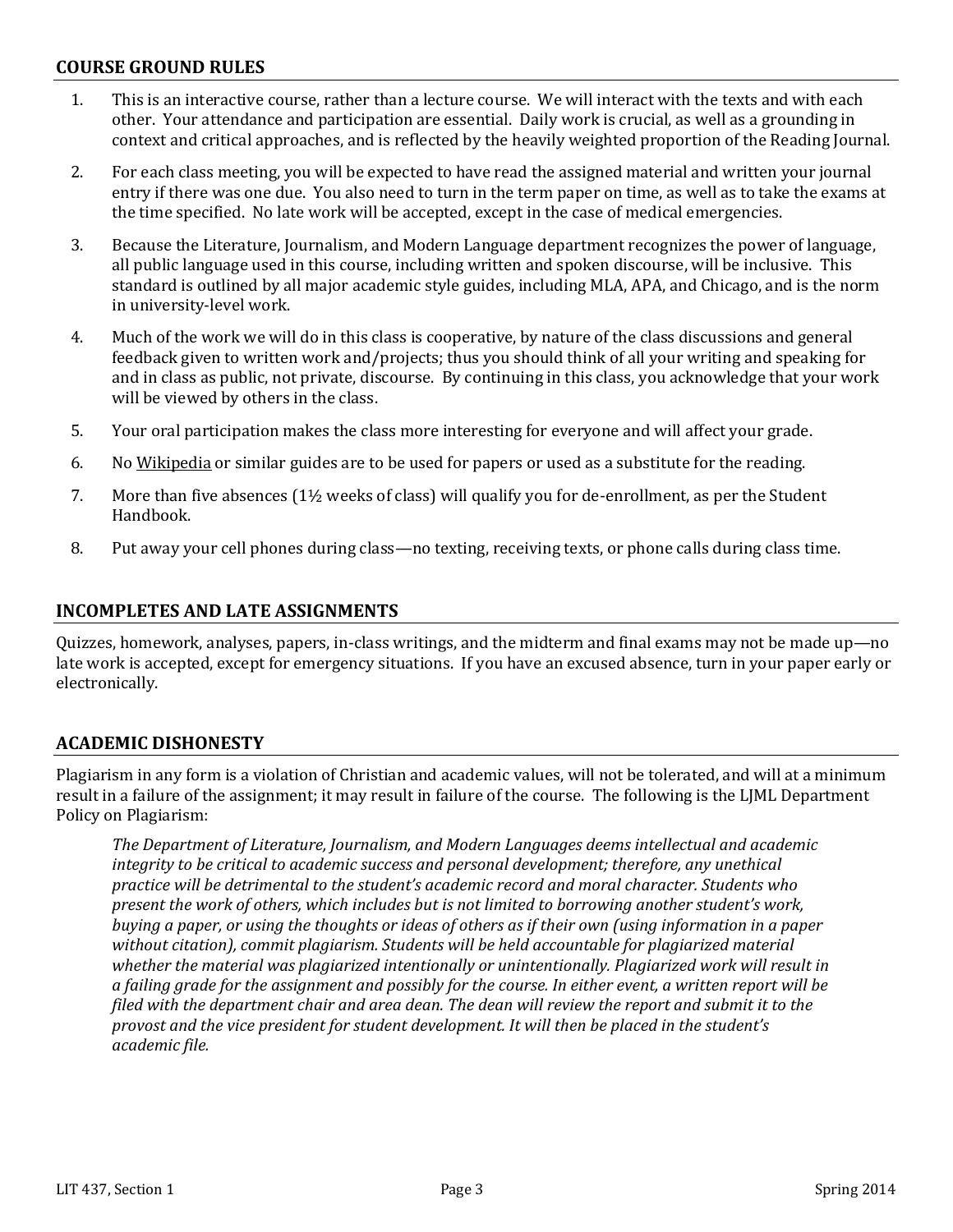### **ACADEMIC ACCOMMODATIONS**

While all students are expected to meet the minimum academic standards for completion of their courses as established by the instructors, students with special needs may require academic accommodations. At Point Loma Nazarene University, students requesting academic accommodations must file documentation with the Disability Resource Center (DRC), located in the Bond Academic Center. Once the student files documentation, the Disability Resource Center contacts the student's instructors and provides written recommendations for reasonable and appropriate accommodations to meet the individual needs of the student. This policy assists the university in its commitment to full compliance with Section 504 of the Rehabilitation Act of 1973, the Americans with Disabilities (ADA) Act of 1990, and ADA Amendments Act of 2008, all of which prohibit discrimination against students with special needs and guarantees all qualified students equal access to the benefits of PLNU programs and activities.

# **FINAL EXAMINATION POLICY**

The time and date of the midterm and final are firm: do not plan to be away during those dates.

## **ASSESSMENT AND GRADING**

*Your grade for LIT 437 will be based on the following:*

- Attendance, and active participation in class, quizzes, and other in-class work: 10%
- Reading journals—15% Combination Eclass and typed. Once a week, post a 200-250 word entry on Eclass, answering the question of the day and posing a new question for the class. Eclass Journal postings are due by 9:00pm the night before class. On the first day of each new work, you will turn in a typed summary of a book chapter, article, or essay on the writer and/or her work. This entry is to be about 250 words on an 8½" x 11" page and turned in at class. You may use a print or database source. Include a citation for your sources, in MLA format. Do not summarize Cliff's Notes (or similar works), book reviews, or student essays.
- One pair oral presentation (two students)—on one of the assigned writers, to be presented on the first day for each writer: 10%

Sign-up in class. The reports are to be approximately 10 minutes long and must include the following information:

- Biographical background to author
- Major works/awards of the author
- How the author's personal and historical contexts influenced this work
- Author's writing style/genre of the work
- Major critical debates about the work
- What theme/issue/question you feel is most important connected to this author's work.

These projects are to be researched using sources outside of our textbooks and must include a one-page, twosided handout for the class on backgrounds to the author and her work. Include a Works Cited list in MLA format of at least three outside scholarly resources on the author and her work; do not use Wikipedia or similar materials. You may also use other visual aids.

- A midterm essay exam: 15%
- A final essay exam: 20 %
- One three page paper, developing a journal entry: 10%
- One ten to twelve page academic paper, including your own analysis plus research, properly documented, ten sources minimum, MLA format: 20%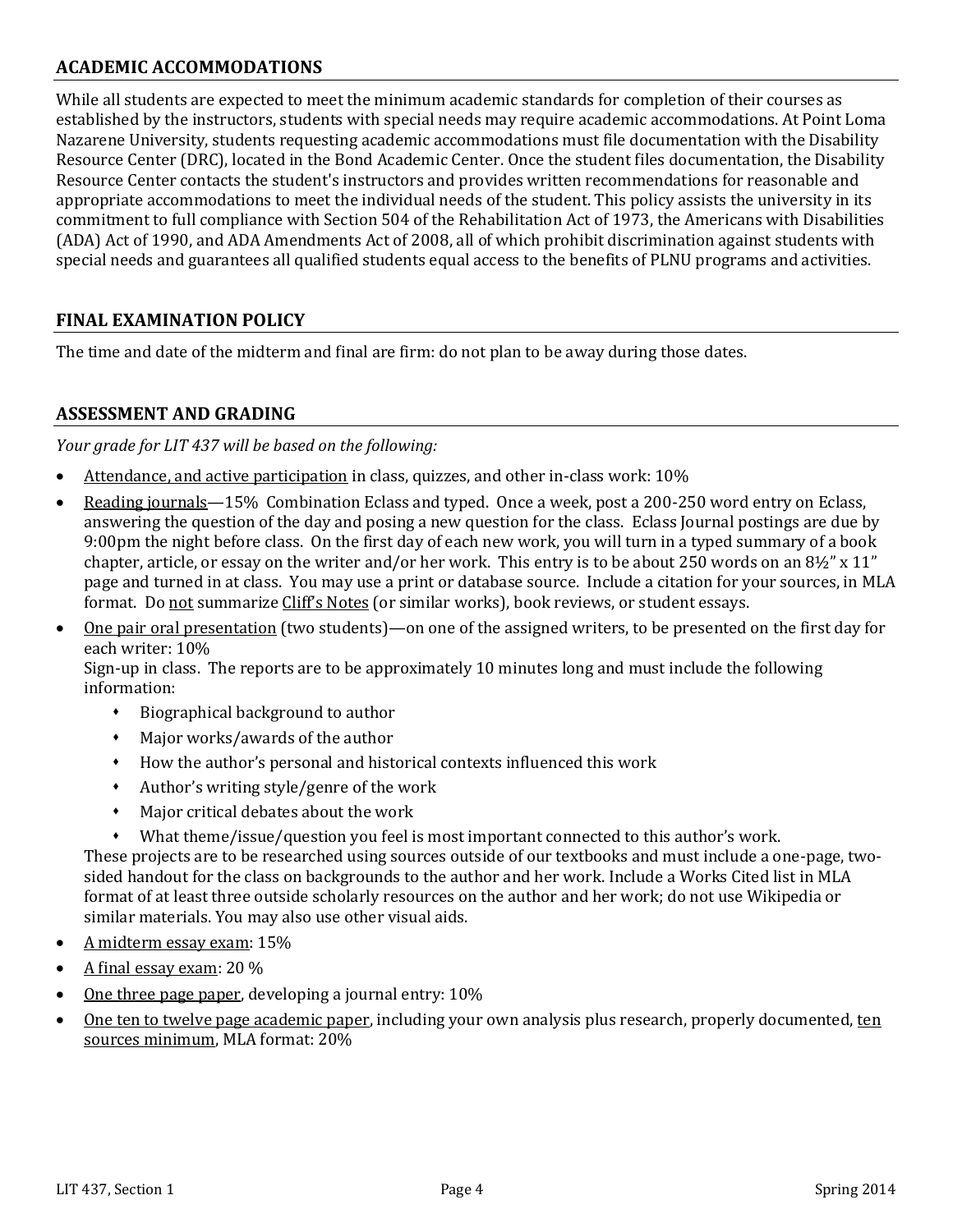| <b>PERCENT</b> | <b>GRADE</b> |
|----------------|--------------|
| 93-100         | A            |
| 90-92          | A-           |
| 88-89          | B+           |
| 83-87          | B            |
| 80-82          | B-           |
| 78-79          | $C+$         |
| 73-77          | $\mathsf C$  |
| 70-72          | $C -$        |
| 68-69          | D+           |
| 63-67          | D            |
| 60-62          | D-           |

# **COURSE SCHEDULE AND ASSIGNMENTS**

| <b>DATE</b> | <b>IN CLASS COVERAGE</b>                                                | <b>WORK DUE</b>                                                                            |
|-------------|-------------------------------------------------------------------------|--------------------------------------------------------------------------------------------|
| 1/14        | Course Introduction; Handouts on women's writing and<br>bildungsroman   |                                                                                            |
| 1/15        | Virginia Woolf-Backgrounds, A Room of One's Own, pp. 3-59               | Who is Shakespeare's sister? How<br>effective is this portrait?                            |
| 1/17        | Woolf: A Room of One's Own, pp. 60-118                                  | What does Woolf say about the reasons<br>why women have not written in earlier<br>decades? |
| 1/20        | Martin Luther King, Jr. Day-No Classes                                  |                                                                                            |
| 1/22        | Early Women Writers-Handouts                                            | What arguments are presented against<br>women's character?                                 |
| 1/24        | Early Women Writers-Handouts                                            | What arguments do these women make<br>concerning the importance of women's<br>writing?     |
| 1/27        | Sylvia Plath-Backgrounds/Poetry handouts                                | Read and summarize one critical article<br>on Plath.                                       |
| 1/29        | Plath: The Bell Jar, pp. 1-50                                           | What types of women are represented by<br>the characters?                                  |
| 1/31        | Plath: The Bell Jar, pp. 51-103                                         | How do society's views of women affect<br>Esther?                                          |
| 2/3         | Plath: The Bell Jar, pp. 104-150                                        | Do you sympathize with or dissociate<br>from Esther?                                       |
| 2/5         | Plath: The Bell Jar, pp. 151-216                                        | What does the title mean? Is Esther<br>"well"?                                             |
| 2/7         | Lamott: Traveling Mercies, pp. 3-88                                     | Read and summarize one critical article<br>on Anne Lamott.                                 |
| 2/10        | Lamott: Traveling Mercies, pp. 89-168                                   | Discuss Lamott's spiritual journey.                                                        |
| 2/12        | Lamott: Traveling Mercies, pp. 169-272                                  | What significant growth has Lamott<br>experienced in the course of this<br>memoir?         |
| 2/14        | JeanetteWalls: The Glass Castle, pp. 3-72                               | Read and summarize one critical article<br>on Jeanette Walls.                              |
| 2/17        | Walls: The Glass Castle, pp. 73-148                                     | How would you describe the narrative<br>voice in this memoir?                              |
| 2/19        | Walls: The Glass Castle, pp. 149-213                                    | What is Walls' attitude toward the<br>challenges she encounters?                           |
| 2/21        | Walls: The Glass Castle, pp. 214-288                                    | How and why does Walls' life differ from<br>her brother's?                                 |
| 2/24        | Maxine Hong Kingston-Backgrounds; The Woman Warrior, "No<br>Name Woman" | Read and summarize one critical article<br>on Kingston.                                    |